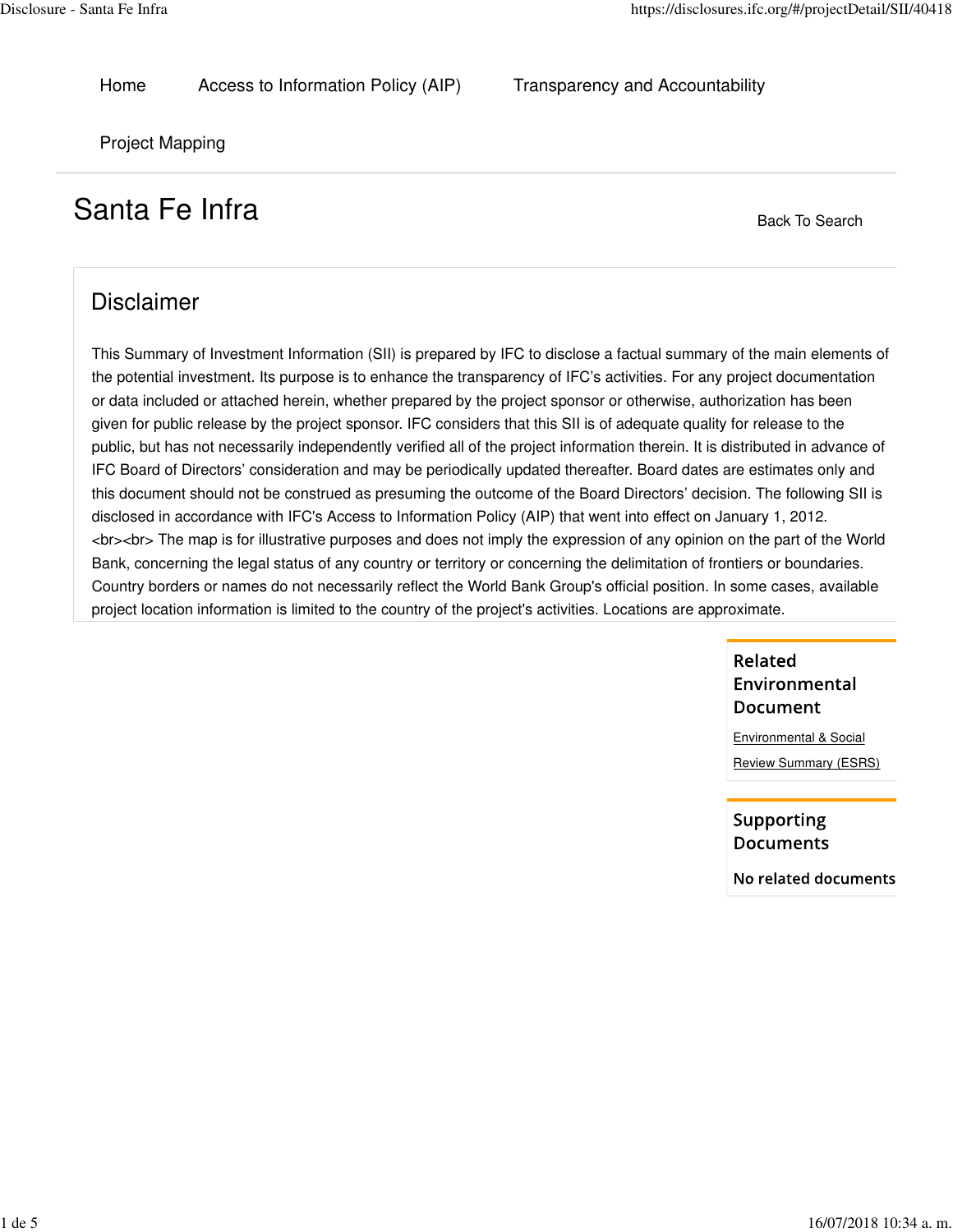Sponsor / Cost / Location

Project Sponsor and Major Shareholders of Project Company

The Province of Santa Fé is 3rd most populated out of Argentina's 23 provinces. It has an estimated population of 3.5 million inhabitants (8% of the total in Argentina) as of 2016.

Total Project Cost and Amount and Nature of IFC's Investment

The Province's 2017 Budget contemplates a medium-term capital investment program of approximately US\$ 1.7 billion, including road infrastructure development, housing and urbanization, internal security and criminal system, supply of drinking water and sewage system and other water works.

IFC's investment will be in the form of a US\$300 million senior loan, composed of an IFC A Loan of up to US\$150 million and mobilization for the remaining US\$150 million. IFC's investment will be committed in two tranches to finance a multi-year investment program and accommodate to its implementation schedule. The Province will on-lend the funds to the MM/CCs for implementation of the investments.

#### Location of Project and Description of Site

The Province of Santa Fé is located in the center of the country. Neighboring provinces are (clockwise from the north): Chaco, Corrientes, Entre Rios, Buenos Aires, Cordoba and Santiago del Estero. The investments will be implemented in municipalities throughout the Province.

Development Result

#### Expected Development Impact

1) Improve access for approximately 200,000 residents to urban services such as public transportation and waste collection through the pavement of dirt streets. This will facilitate better access to jobs and key business and social services. 2) Generate health benefits by reducing airborne and waterborne diseases as a result of (i) paving the dirt streets; and, (ii) improving the urban drainage system and waste collection service. 3) Build on IFC support to the City of Buenos Aires and Province of Cordoba for a strong demonstration effect in attracting other international investors, thereby helping subnational governments diversify funding beyond bond market investors, critical for investing in infrastructure and social services.

#### IFC's Expected Role and Additionality

1) Resource Mobilization / Funding Source Diversification: a. IFC will provide long-term financing in the proposed transaction, that will help the Province diversify its funding sources and not rely heavily on financing from international bond markets, given that access to the latter is not certain and depends on investors' perception of local and international economic contexts. b. In addition, IFC will be able to provide a flexible financing structure, allowing it to match its investment needs for the next 2-3 years with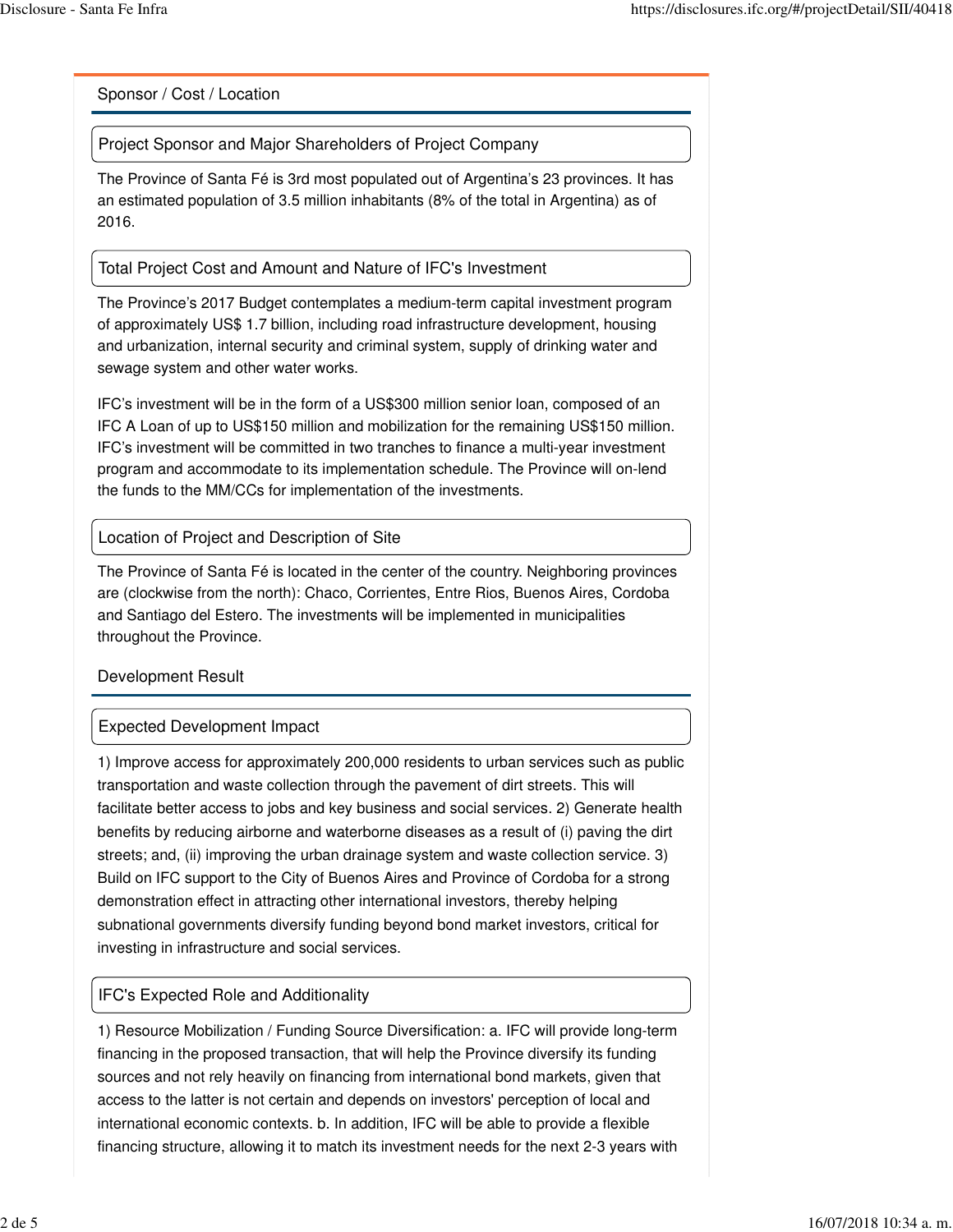the disbursement of the facility. c. IFC's engagement will help improve access to financing, as banks and investors have indicated that the risk mitigation obtained through the B-Loan structure is critical for Argentina exposure. 2) Financing Structure: Infrastructure funding has become more challenging in a global environment that is less favorable and has led Argentina to seek IMF funding. This shift will require provinces to increase its financing of necessary infrastructure. By providing and mobilizing financing, IFC will play a countercyclical role. 3) Knowledge, innovation and capacity building: The administration of the Province of Santa Fe values IFC's expertise as a strategic partner beyond the proposed investments. IFC will support its strategic priorities in roads, transportation and other sectors not only through financing but also by providing technical assistance through the LAC Cities Platform. 4) Enhanced E&S standards: As part of the proposed financing, IFC will help strengthen the Project's Environmental and Social ("E&S") management systems to meet good international industry practices and ensure compliance with IFC Performance Standards.

E&S Category Rationale / Risks and Mitigation

#### Environmental & Social Categorization Rationale

The project is classified as Category B according to IFC's Policy on Environmental and Social Sustainability,as the adverse environmental, social, labor and occupational health and safety impacts and risks associated with the pavement of urban roads are expected to be few, be site specific, reversible, and readily addressed through standard design criteria and internationally recognized mitigation measures.

#### Main Environmental & Social Risks and Impacts of the Project

Please refer to the Environmental and Social Review Summary (ESRS) linked to this project SII in the IFC's project disclosure website.

#### Mitigation Measures / ESAP

Refer to the E &S Action Plan tab in the ESRS on the SPI (publishing) site.

**Contacts** 

For Inquiries About the Project, Contact

Gobierno de la Provincia de Santa Fe Pablo Olivares Secretario de Finanzas e Ingresos Públicos +54 342 450 6802 / +54 342 450 6802 polivares@santafe.gov.ar Centro Cívico: Av. Illía 1151 (S3000DWC) Santa Fe https://www.santafe.gov.ar/

For Inquiries and Comments About IFC, Contact

General IFC Inquiries IFC Communications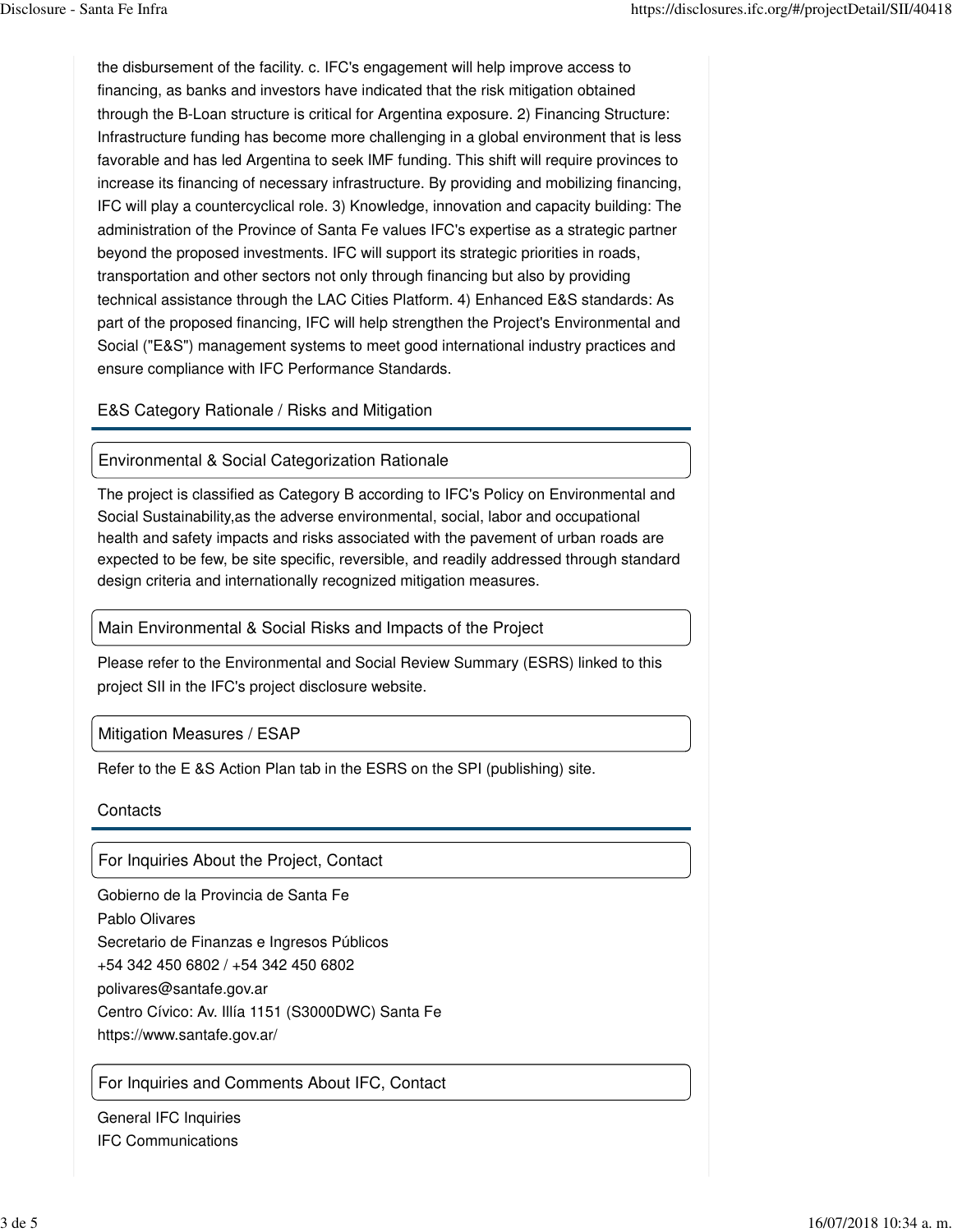2121 Pennsylvania Avenue, NW Washington DC 20433 Telephone: 202-473-3800 Fax: 202-974-4384

### Local Access for Project Documentation

IFC requires local disclosure of the ESRS and ESAP in a culturally appropriate manner and language. The Province of Santa Fe will (i) create a website within the Province's official site https://www.santafe.gov.ar/; and (ii) notify IFC of the date of local release and provide details of how it was undertaken (e.g. website link, etc.).

# Summary of Investment Information

| <b>Project Number</b><br>40418                                                | <b>Company Name</b><br><b>GOVERNMENT OF</b><br><b>SANTA FE</b> | <b>Date SPI Disclosed</b><br>Jun 20, 2018      |
|-------------------------------------------------------------------------------|----------------------------------------------------------------|------------------------------------------------|
| Country<br>Argentina                                                          | Region<br>Latin America and the<br>Caribbean                   | <b>Projected Board</b><br>Date<br>Jul 27, 2018 |
| Environmental<br>Category<br>B                                                | <b>Status</b><br>Pending Approval                              | <b>Last Updated Date</b>                       |
| Department<br>Regional Industry - INF<br><b>LAC</b>                           | Industry<br>other                                              |                                                |
| Sector<br>Municipal Finance -<br><b>Transport and Roads</b><br>[Project only] |                                                                |                                                |

### **Project Description**

The proposed IFC investment will support the Urban Streets Pavement Program (Programa de Pavimientacion de Calles a Nivel Definitivo y Cordón Cuneta en Distintos Municipios y Comunas de La Provincia de Santa Fé) of the Province of Santa Fé, Argentina (the "Borrower" or the "Province"). Specifically, this program will support paving of urban streets in municipalities and comunas ("MM/CCs") throughout the Province. It will contribute to improve living conditions for approximately 200,000 residents. Benefits are expected to include reduction of waterborne diseases, improved delivery of public services (public transportation, waste collection) and real estate appreciation.

The proposed investment will finance pavement of existing urban streets and the program will not entail any construction of new streets or modification of the physical footprint of